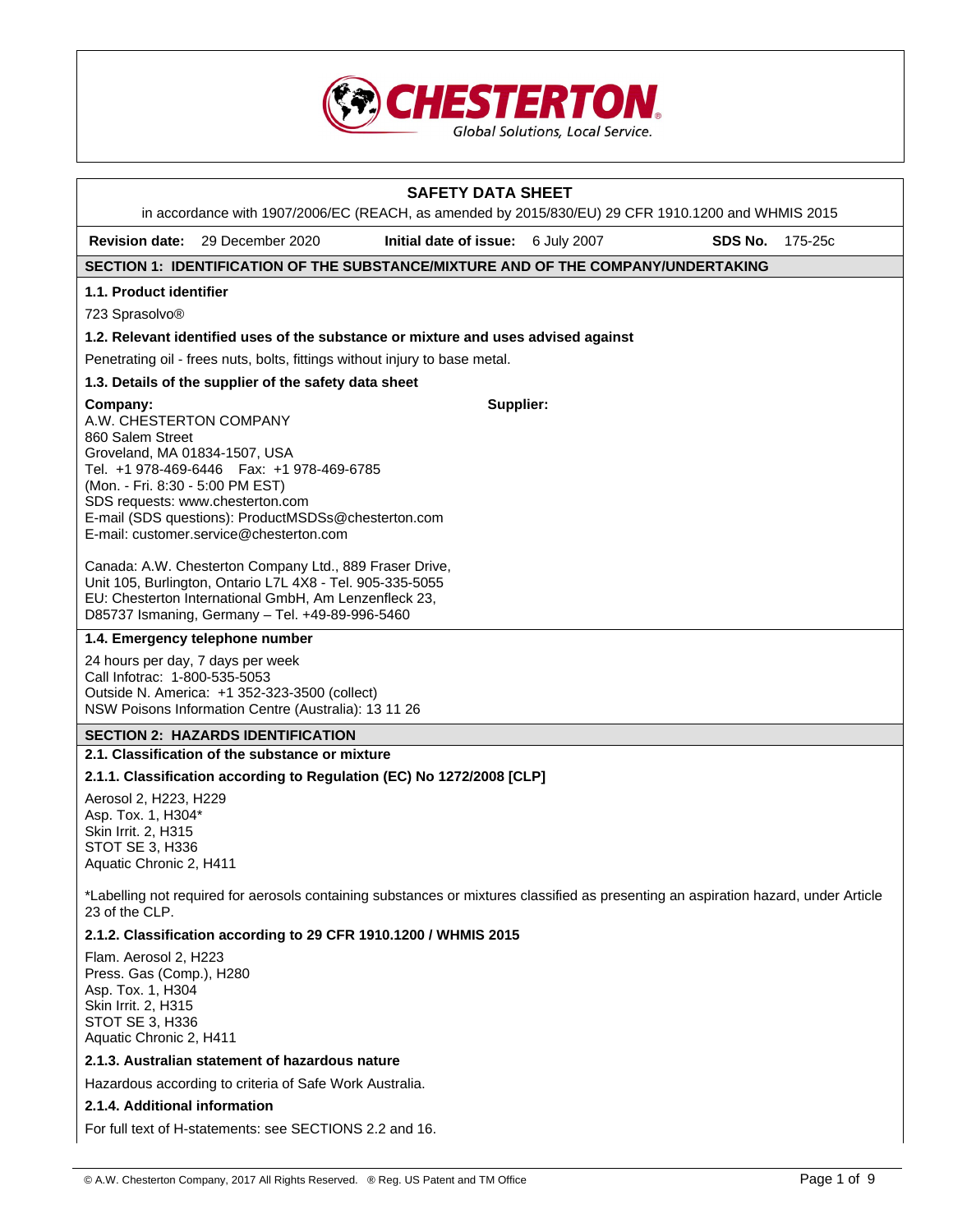| 2.2. Label elements                                              |                                                                                                                                                                      |                                                                                                                                                                                                                                                                                                                                                                                                                                                                                                                                                                                                                                                                                                                                                                                                                                                                                                                                                               |
|------------------------------------------------------------------|----------------------------------------------------------------------------------------------------------------------------------------------------------------------|---------------------------------------------------------------------------------------------------------------------------------------------------------------------------------------------------------------------------------------------------------------------------------------------------------------------------------------------------------------------------------------------------------------------------------------------------------------------------------------------------------------------------------------------------------------------------------------------------------------------------------------------------------------------------------------------------------------------------------------------------------------------------------------------------------------------------------------------------------------------------------------------------------------------------------------------------------------|
| 2.2.1. Labelling according to Regulation (EC) No 1272/2008 [CLP] |                                                                                                                                                                      |                                                                                                                                                                                                                                                                                                                                                                                                                                                                                                                                                                                                                                                                                                                                                                                                                                                                                                                                                               |
| <b>Hazard pictograms:</b>                                        |                                                                                                                                                                      |                                                                                                                                                                                                                                                                                                                                                                                                                                                                                                                                                                                                                                                                                                                                                                                                                                                                                                                                                               |
| Signal word:                                                     | Warning                                                                                                                                                              |                                                                                                                                                                                                                                                                                                                                                                                                                                                                                                                                                                                                                                                                                                                                                                                                                                                                                                                                                               |
| <b>Hazard statements:</b>                                        | H <sub>223</sub><br>H <sub>229</sub><br>H315<br>H336<br>H411                                                                                                         | Flammable aerosol.<br>Pressurized container: May burst if heated.<br>Causes skin irritation.<br>May cause drowsiness or dizziness.<br>Toxic to aquatic life with long lasting effects.                                                                                                                                                                                                                                                                                                                                                                                                                                                                                                                                                                                                                                                                                                                                                                        |
| <b>Precautionary statements:</b>                                 | P210<br>P211<br>P251<br>P261<br>P264<br>P273<br>P280<br>P312<br>P410/412                                                                                             | Keep away from heat, hot surfaces, sparks, open flames and other ignition sources.<br>No smoking.<br>Do not spray on an open flame or other ignition source.<br>Do not pierce or burn, even after use.<br>Avoid breathing vapours/spray.<br>Wash skin thoroughly after handling.<br>Avoid release to the environment.<br>Wear protective gloves.<br>Call a POISON CENTER or doctor/physician if you feel unwell.<br>Protect from sunlight. Do not expose to temperatures exceeding 50 °C.                                                                                                                                                                                                                                                                                                                                                                                                                                                                     |
| <b>Supplemental information:</b>                                 | None                                                                                                                                                                 |                                                                                                                                                                                                                                                                                                                                                                                                                                                                                                                                                                                                                                                                                                                                                                                                                                                                                                                                                               |
| 2.2.2. Labelling according to 29 CFR 1910.1200 / WHMIS 2015      |                                                                                                                                                                      |                                                                                                                                                                                                                                                                                                                                                                                                                                                                                                                                                                                                                                                                                                                                                                                                                                                                                                                                                               |
| <b>Hazard pictograms:</b>                                        |                                                                                                                                                                      |                                                                                                                                                                                                                                                                                                                                                                                                                                                                                                                                                                                                                                                                                                                                                                                                                                                                                                                                                               |
| Signal word:                                                     | Danger                                                                                                                                                               |                                                                                                                                                                                                                                                                                                                                                                                                                                                                                                                                                                                                                                                                                                                                                                                                                                                                                                                                                               |
| <b>Hazard statements:</b>                                        | H <sub>223</sub><br>H <sub>280</sub><br>H304<br>H315<br>H336<br>H411                                                                                                 | Flammable aerosol.<br>Contains gas under pressure; may explode if heated.<br>May be fatal if swallowed and enters airways.<br>Causes skin irritation.<br>May cause drowsiness or dizziness.<br>Toxic to aquatic life with long lasting effects.                                                                                                                                                                                                                                                                                                                                                                                                                                                                                                                                                                                                                                                                                                               |
| <b>Precautionary statements:</b>                                 | P210<br>P211<br>P251<br>P <sub>261</sub><br>P264<br>P271<br>P273<br>P280<br>P301/310<br>P331<br>P302/352<br>P304/340<br>P312<br>P362/364<br>P403<br>P410/412<br>P501 | Keep away from heat, hot surfaces, sparks, open flames and other ignition sources.<br>No smoking.<br>Do not spray on an open flame or other ignition source.<br>Do not pierce or burn, even after use.<br>Avoid breathing vapours/spray.<br>Wash skin thoroughly after handling.<br>Use only outdoors or in a well-ventilated area.<br>Avoid release to the environment.<br>Wear protective gloves.<br>IF SWALLOWED: Immediately call a POISON CENTER or doctor/physician.<br>Do NOT induce vomiting.<br>IF ON SKIN: Wash with plenty of soap and water.<br>IF INHALED: Remove person to fresh air and keep comfortable for breathing.<br>Call a POISON CENTER or doctor/physician if you feel unwell.<br>Take off contaminated clothing and wash it before reuse.<br>Store in a well-ventilated place.<br>Protect from sunlight. Do not expose to temperatures exceeding 50 °C/122 °F.<br>Dispose of contents/container to an approved waste disposal plant. |
| <b>Supplemental information:</b>                                 | None                                                                                                                                                                 |                                                                                                                                                                                                                                                                                                                                                                                                                                                                                                                                                                                                                                                                                                                                                                                                                                                                                                                                                               |
| 2.3. Other hazards                                               |                                                                                                                                                                      |                                                                                                                                                                                                                                                                                                                                                                                                                                                                                                                                                                                                                                                                                                                                                                                                                                                                                                                                                               |

None known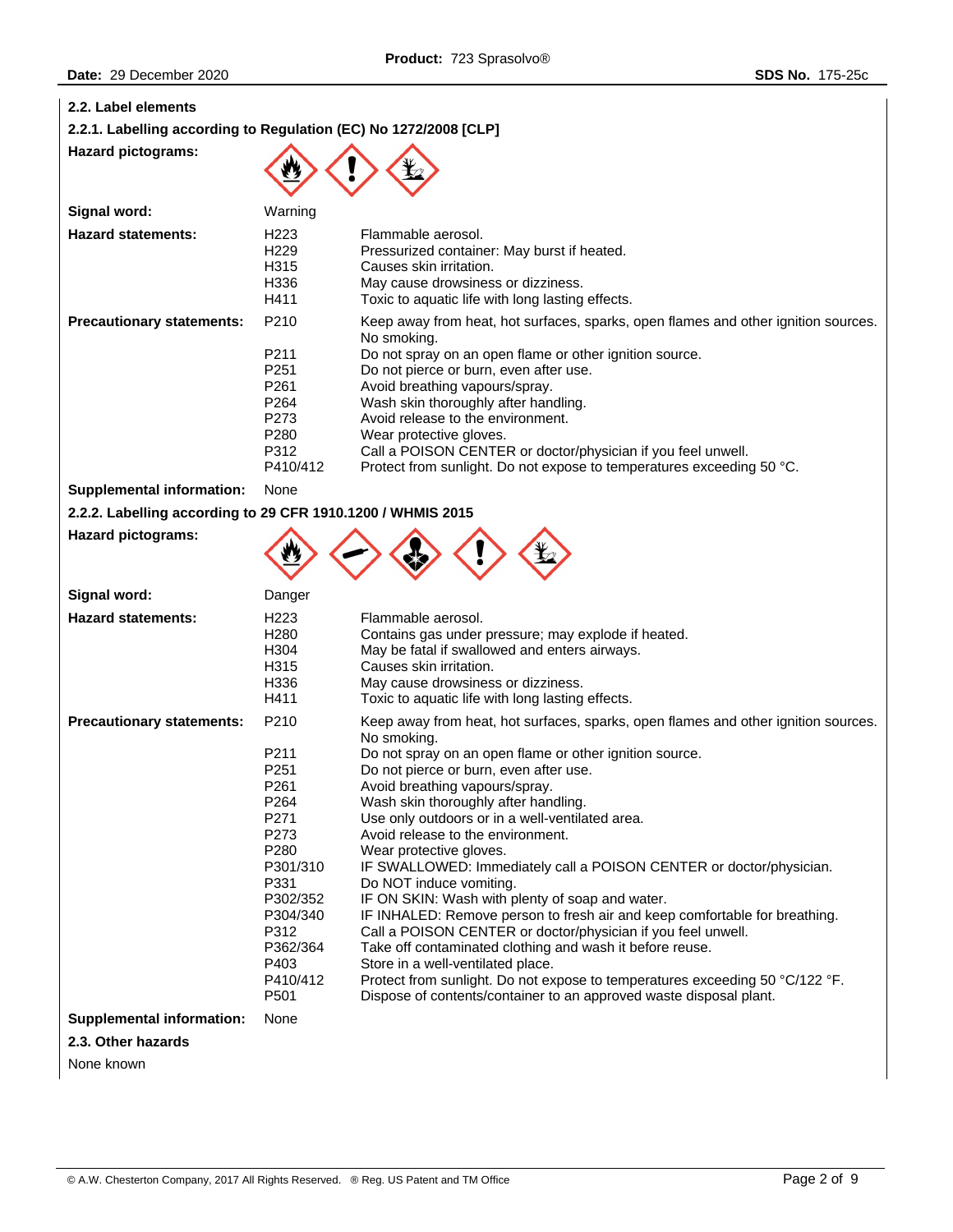|                                                                                                     | <b>SECTION 3: COMPOSITION/INFORMATION ON INGREDIENTS</b>                                                                                                                                                                                                                                                                                     |       |                                                   |                          |                                                                                                              |  |  |
|-----------------------------------------------------------------------------------------------------|----------------------------------------------------------------------------------------------------------------------------------------------------------------------------------------------------------------------------------------------------------------------------------------------------------------------------------------------|-------|---------------------------------------------------|--------------------------|--------------------------------------------------------------------------------------------------------------|--|--|
| 3.2. Mixtures                                                                                       |                                                                                                                                                                                                                                                                                                                                              |       |                                                   |                          |                                                                                                              |  |  |
| Hazardous Ingredients <sup>1</sup>                                                                  |                                                                                                                                                                                                                                                                                                                                              | % Wt. | <b>CAS No./</b><br>EC No.                         | <b>REACH</b><br>Reg. No. | <b>CLP/GHS Classification</b>                                                                                |  |  |
| heavy naphthenic*                                                                                   | Distillates (petroleum), hydrotreated                                                                                                                                                                                                                                                                                                        | 45-55 | 64742-52-5<br>265-155-0                           | 01-211946<br>7170-45     | Asp. Tox. 1, H304                                                                                            |  |  |
|                                                                                                     | Distillates (petroleum), hydrotreated light                                                                                                                                                                                                                                                                                                  | 40-50 | 64742-47-8<br>265-149-8                           | NA.                      | Flam. Liq. 3, H226<br>Asp. Tox. 1, H304<br>Skin Irrit. 2, H315<br>STOT SE 3, H336<br>Aquatic Chronic 2, H411 |  |  |
| Carbon dioxide                                                                                      |                                                                                                                                                                                                                                                                                                                                              | $1-5$ | 124-38-9<br>204-696-9                             | <b>NA</b>                | Press. Gas (Comp.), H280                                                                                     |  |  |
|                                                                                                     | *Contains less than 3 % DMSO extract as measured by IP 346.<br>For full text of H-statements: see SECTION 16.<br><sup>1</sup> Classified according to: * 29 CFR 1910.1200, 1915, 1916, 1917, Mass. Right-to-Know Law (ch. 40, M.G.LO. 111F), California Proposition 65<br>*1272/2008/EC, GHS, REACH<br>* WHMIS 2015<br>* Safe Work Australia |       |                                                   |                          |                                                                                                              |  |  |
|                                                                                                     | <b>SECTION 4: FIRST AID MEASURES</b>                                                                                                                                                                                                                                                                                                         |       |                                                   |                          |                                                                                                              |  |  |
|                                                                                                     | 4.1. Description of first aid measures                                                                                                                                                                                                                                                                                                       |       |                                                   |                          |                                                                                                              |  |  |
| Inhalation:                                                                                         | Remove to fresh air. If not breathing, administer artificial respiration.                                                                                                                                                                                                                                                                    |       |                                                   |                          |                                                                                                              |  |  |
| Skin contact:                                                                                       | Wash skin with soap and water. Take off contaminated clothing and wash it before reuse. Contact physician if<br>irritation persists.                                                                                                                                                                                                         |       |                                                   |                          |                                                                                                              |  |  |
| Eye contact:                                                                                        | Flush eyes for at least 15 minutes with large amounts of water. Contact physician if irritation persists.                                                                                                                                                                                                                                    |       |                                                   |                          |                                                                                                              |  |  |
| Ingestion:<br>Do not induce vomiting. Contact physician immediately.                                |                                                                                                                                                                                                                                                                                                                                              |       |                                                   |                          |                                                                                                              |  |  |
| 4.2. Most important symptoms and effects, both acute and delayed                                    |                                                                                                                                                                                                                                                                                                                                              |       |                                                   |                          |                                                                                                              |  |  |
|                                                                                                     | Causes skin irritation. Direct contact may cause mild eye irritation. High vapor concentrations cause eye and respiratory tract<br>irritation and dizziness, headache and other central nervous system effects. Aspiration into the lungs may cause chemical<br>pneumonitis or pulmonary oedema.                                             |       |                                                   |                          |                                                                                                              |  |  |
| 4.3. Indication of any immediate medical attention and special treatment needed                     |                                                                                                                                                                                                                                                                                                                                              |       |                                                   |                          |                                                                                                              |  |  |
| Treat symptoms.                                                                                     |                                                                                                                                                                                                                                                                                                                                              |       |                                                   |                          |                                                                                                              |  |  |
|                                                                                                     | <b>SECTION 5: FIREFIGHTING MEASURES</b>                                                                                                                                                                                                                                                                                                      |       |                                                   |                          |                                                                                                              |  |  |
| 5.1. Extinguishing media                                                                            |                                                                                                                                                                                                                                                                                                                                              |       |                                                   |                          |                                                                                                              |  |  |
|                                                                                                     | Suitable extinguishing media:                                                                                                                                                                                                                                                                                                                |       | Carbon dioxide, dry chemical, foam or water spray |                          |                                                                                                              |  |  |
|                                                                                                     | Unsuitable extinguishing media: High volume water jet                                                                                                                                                                                                                                                                                        |       |                                                   |                          |                                                                                                              |  |  |
|                                                                                                     | 5.2. Special hazards arising from the substance or mixture                                                                                                                                                                                                                                                                                   |       |                                                   |                          |                                                                                                              |  |  |
|                                                                                                     | Pressurized containers, when heated, are a potential explosive hazard.                                                                                                                                                                                                                                                                       |       |                                                   |                          |                                                                                                              |  |  |
|                                                                                                     | 5.3. Advice for firefighters                                                                                                                                                                                                                                                                                                                 |       |                                                   |                          |                                                                                                              |  |  |
| Cool exposed containers with water. Recommend Firefighters wear self-contained breathing apparatus. |                                                                                                                                                                                                                                                                                                                                              |       |                                                   |                          |                                                                                                              |  |  |
| <b>Flammability Classification:</b><br>NFPA Storage Level III; 16 CFR 1500.3 Non-flammable aerosol  |                                                                                                                                                                                                                                                                                                                                              |       |                                                   |                          |                                                                                                              |  |  |
|                                                                                                     | <b>HAZCHEM Emergency Action Code:</b><br>2 Y                                                                                                                                                                                                                                                                                                 |       |                                                   |                          |                                                                                                              |  |  |
| <b>SECTION 6: ACCIDENTAL RELEASE MEASURES</b>                                                       |                                                                                                                                                                                                                                                                                                                                              |       |                                                   |                          |                                                                                                              |  |  |
|                                                                                                     |                                                                                                                                                                                                                                                                                                                                              |       |                                                   |                          |                                                                                                              |  |  |
|                                                                                                     | 6.1. Personal precautions, protective equipment and emergency procedures<br>Evacuate area. Provide adequate ventilation. Utilize exposure controls and personal protection as specified in Section 8.                                                                                                                                        |       |                                                   |                          |                                                                                                              |  |  |
|                                                                                                     | <b>6.2. Environmental Precautions</b>                                                                                                                                                                                                                                                                                                        |       |                                                   |                          |                                                                                                              |  |  |
|                                                                                                     | Keep out of sewers, streams and waterways.                                                                                                                                                                                                                                                                                                   |       |                                                   |                          |                                                                                                              |  |  |
|                                                                                                     |                                                                                                                                                                                                                                                                                                                                              |       |                                                   |                          |                                                                                                              |  |  |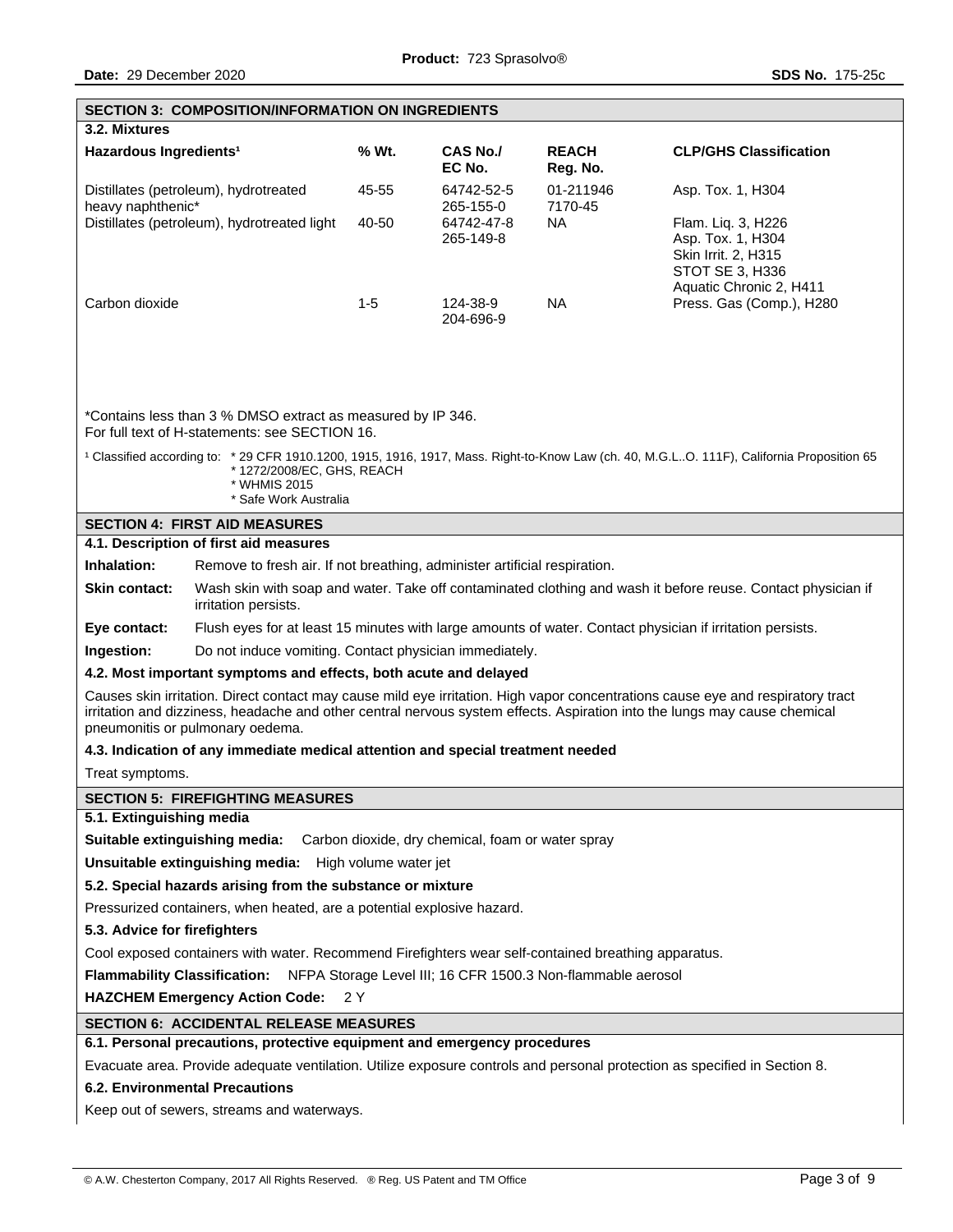## **6.3. Methods and material for containment and cleaning up**

Contain spill to a small area. Keep away from sources of ignition - No smoking. If removal of ignition sources is not possible, then flush material away with water. Pick up with absorbent material (sand, sawdust, clay, etc.) and place in a suitable container for disposal.

### **6.4. Reference to other sections**

Refer to section 13 for disposal advice.

## **SECTION 7: HANDLING AND STORAGE**

## **7.1. Precautions for safe handling**

Shake well before using. Do not spray on a naked flame or any incandescent material. Keep away from sources of ignition - No Smoking. Vapors are heavier than air and will collect in low areas. Vapor accumulations could flash and/or explode if ignited. Utilize exposure controls and personal protection as specified in Section 8. After handling, wash before eating, drinking or smoking.

### **7.2. Conditions for safe storage, including any incompatibilities**

Pressurized container: protect from sunlight and do not expose to temperatures exceeding 50°C (120°F). Do not pierce or burn, even after use.

#### **7.3. Specific end use(s)**

No special precautions.

### **SECTION 8: EXPOSURE CONTROLS/PERSONAL PROTECTION**

## **8.1. Control parameters**

### **Occupational exposure limit values**

| Ingredients                                    | <b>OSHA PEL1</b><br>ppm | mg/m <sup>3</sup> | <b>ACGIH TLV<sup>2</sup></b><br>ppm | mq/m <sup>3</sup>      | UK WEL <sup>3</sup><br>ppm | mq/m <sup>3</sup> | <b>AUSTRALIA ES<sup>4</sup></b><br>ppm | mg/m <sup>3</sup> |
|------------------------------------------------|-------------------------|-------------------|-------------------------------------|------------------------|----------------------------|-------------------|----------------------------------------|-------------------|
| Oil mist, mineral                              | —                       | 5                 | $\overline{\phantom{m}}$            | 5<br>(inhal)           | $\qquad \qquad -$          |                   |                                        | 5                 |
| Distillates (petroleum),<br>hydrotreated light | 500                     | $\qquad \qquad$   | 179                                 | 1200                   | $\overline{\phantom{0}}$   |                   |                                        |                   |
| Carbon dioxide                                 | 5000                    | 9000              | 5000<br>30000                       | 9000<br>STEL:<br>54000 | 5000<br>STEL:<br>15000     | 9150<br>27400     | 5000<br>STEL:<br>30000                 | 9000<br>54000     |
|                                                |                         |                   |                                     |                        |                            |                   |                                        |                   |

<sup>1</sup> United States Occupational Health & Safety Administration permissible exposure limits

² American Conference of Governmental Industrial Hygienists threshold limit values

³ EH40 Workplace exposure limits, Health & Safety Executive

⁴ Adopted National Exposure Standards for Atmospheric Contaminants in the Occupational Environment [NOHSC:1003]

**Derived No Effect Level (DNEL) according to Regulation (EC) No 1907/2006:** 

#### **Workers**

Not available

**Predicted No Effect Concentration (PNEC) according to Regulation (EC) No 1907/2006:** 

Not available

## **8.2. Exposure controls**

## **8.2.1. Engineering measures**

No special requirements. If exposure limits are exceeded, provide adequate ventilation. Vapors are heavier than air and will collect in low areas.

### **8.2.2. Individual protection measures**

| <b>Respiratory protection:</b> | Not normally needed. If exposure limits are exceeded, use a half or full-face respirator with combined<br>dust/organic vapour filter (e.g., EN filter type A/P2). |
|--------------------------------|-------------------------------------------------------------------------------------------------------------------------------------------------------------------|
| <b>Protective gloves:</b>      | Chemical resistant gloves (e.g., nitrile rubber, butyl rubber, neoprene, PVC)                                                                                     |
|                                | <b>Eye and face protection:</b> Recommend safety glasses.                                                                                                         |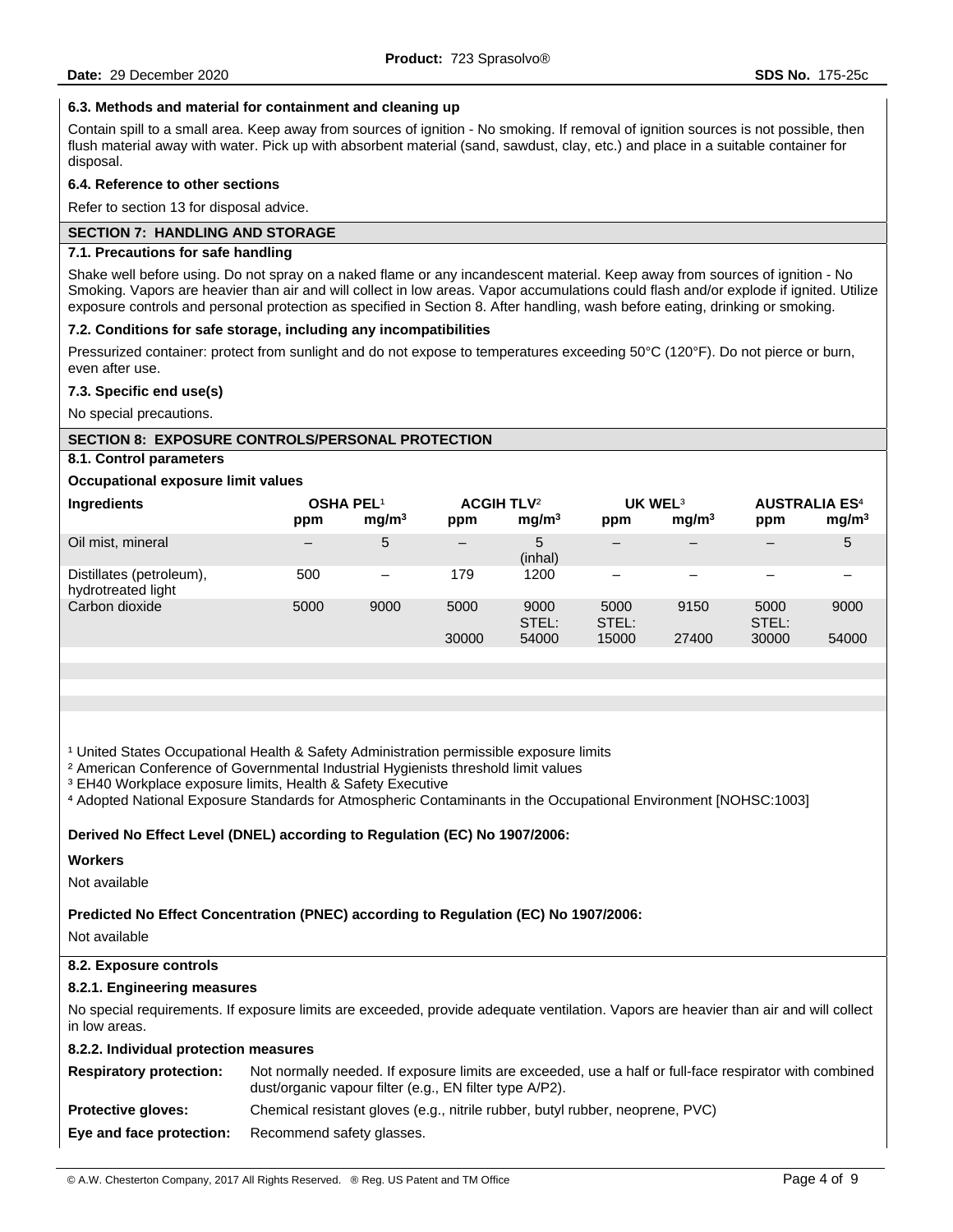| Other:                                                                                                                                                                                                                                                                                                                                                      | None                                                                                                                                                                                                                           |             |                                                                                                                                                                                                                                                                              |                                                                                                                                                                                     |  |
|-------------------------------------------------------------------------------------------------------------------------------------------------------------------------------------------------------------------------------------------------------------------------------------------------------------------------------------------------------------|--------------------------------------------------------------------------------------------------------------------------------------------------------------------------------------------------------------------------------|-------------|------------------------------------------------------------------------------------------------------------------------------------------------------------------------------------------------------------------------------------------------------------------------------|-------------------------------------------------------------------------------------------------------------------------------------------------------------------------------------|--|
| 8.2.3. Environmental exposure controls                                                                                                                                                                                                                                                                                                                      |                                                                                                                                                                                                                                |             |                                                                                                                                                                                                                                                                              |                                                                                                                                                                                     |  |
| Refer to sections 6 and 12.                                                                                                                                                                                                                                                                                                                                 |                                                                                                                                                                                                                                |             |                                                                                                                                                                                                                                                                              |                                                                                                                                                                                     |  |
| <b>SECTION 9: PHYSICAL AND CHEMICAL PROPERTIES</b>                                                                                                                                                                                                                                                                                                          |                                                                                                                                                                                                                                |             |                                                                                                                                                                                                                                                                              |                                                                                                                                                                                     |  |
|                                                                                                                                                                                                                                                                                                                                                             | 9.1. Information on basic physical and chemical properties                                                                                                                                                                     |             |                                                                                                                                                                                                                                                                              |                                                                                                                                                                                     |  |
| <b>Physical state</b><br>Colour<br>Initial boiling point<br><b>Melting point</b><br>% Volatile (by volume)<br><b>Flash point</b><br>Method<br><b>Viscosity</b><br><b>Autoignition temperature</b><br><b>Decomposition temperature</b><br><b>Upper/lower flammability or</b><br>explosive limits<br>Flammability (solid, gas)<br><b>Explosive properties</b> | liquid<br>blue<br>not determined<br>not determined<br>50%<br>49°C (120°F), product only<br>Tag Closed Cup<br>< 100 cps @ 25°C<br>not determined<br>no data available<br>LEL 1.2%, UEL 9.9%<br>not determined<br>not determined | Odour<br>pH | <b>Odour threshold</b><br>Vapour pressure @ 20°C<br>% Aromatics by weight<br><b>Relative density</b><br>Weight per volume<br><b>Coefficient (water/oil)</b><br>Vapour density (air=1)<br>Rate of evaporation (ether=1)<br>Solubility in water<br><b>Oxidising properties</b> | petroleum distillate odor<br>not determined<br>not determined<br>0.5%<br>not applicable<br>$0.83$ kg/l<br>6.9 lbs/gal<br>$\leq 1$<br>>1<br>$\leq 1$<br>negligible<br>not determined |  |
| 9.2. Other information                                                                                                                                                                                                                                                                                                                                      |                                                                                                                                                                                                                                |             |                                                                                                                                                                                                                                                                              |                                                                                                                                                                                     |  |
| None                                                                                                                                                                                                                                                                                                                                                        |                                                                                                                                                                                                                                |             |                                                                                                                                                                                                                                                                              |                                                                                                                                                                                     |  |
| <b>SECTION 10: STABILITY AND REACTIVITY</b>                                                                                                                                                                                                                                                                                                                 |                                                                                                                                                                                                                                |             |                                                                                                                                                                                                                                                                              |                                                                                                                                                                                     |  |
| 10.1. Reactivity                                                                                                                                                                                                                                                                                                                                            |                                                                                                                                                                                                                                |             |                                                                                                                                                                                                                                                                              |                                                                                                                                                                                     |  |
| Refer to sections 10.3 and 10.5.                                                                                                                                                                                                                                                                                                                            |                                                                                                                                                                                                                                |             |                                                                                                                                                                                                                                                                              |                                                                                                                                                                                     |  |
| 10.2. Chemical stability                                                                                                                                                                                                                                                                                                                                    |                                                                                                                                                                                                                                |             |                                                                                                                                                                                                                                                                              |                                                                                                                                                                                     |  |
| <b>Stable</b>                                                                                                                                                                                                                                                                                                                                               |                                                                                                                                                                                                                                |             |                                                                                                                                                                                                                                                                              |                                                                                                                                                                                     |  |
| 10.3. Possibility of hazardous reactions                                                                                                                                                                                                                                                                                                                    |                                                                                                                                                                                                                                |             |                                                                                                                                                                                                                                                                              |                                                                                                                                                                                     |  |
| 10.4. Conditions to avoid                                                                                                                                                                                                                                                                                                                                   | No dangerous reactions known under conditions of normal use.                                                                                                                                                                   |             |                                                                                                                                                                                                                                                                              |                                                                                                                                                                                     |  |
|                                                                                                                                                                                                                                                                                                                                                             |                                                                                                                                                                                                                                |             |                                                                                                                                                                                                                                                                              |                                                                                                                                                                                     |  |
| Open flames and high temperatures.                                                                                                                                                                                                                                                                                                                          |                                                                                                                                                                                                                                |             |                                                                                                                                                                                                                                                                              |                                                                                                                                                                                     |  |
| 10.5. Incompatible materials                                                                                                                                                                                                                                                                                                                                |                                                                                                                                                                                                                                |             |                                                                                                                                                                                                                                                                              |                                                                                                                                                                                     |  |
|                                                                                                                                                                                                                                                                                                                                                             | Strong oxidizers like liquid Chlorine and concentrated Oxygen, reactive metals.                                                                                                                                                |             |                                                                                                                                                                                                                                                                              |                                                                                                                                                                                     |  |
| 10.6. Hazardous decomposition products                                                                                                                                                                                                                                                                                                                      |                                                                                                                                                                                                                                |             |                                                                                                                                                                                                                                                                              |                                                                                                                                                                                     |  |
| Carbon Monoxide, aldehydes and other toxic fumes.                                                                                                                                                                                                                                                                                                           |                                                                                                                                                                                                                                |             |                                                                                                                                                                                                                                                                              |                                                                                                                                                                                     |  |
| <b>SECTION 11: TOXICOLOGICAL INFORMATION</b>                                                                                                                                                                                                                                                                                                                |                                                                                                                                                                                                                                |             |                                                                                                                                                                                                                                                                              |                                                                                                                                                                                     |  |
| 11.1. Information on toxicological effects<br><b>Primary route of exposure</b>                                                                                                                                                                                                                                                                              | Inhalation, skin and eye contact.                                                                                                                                                                                              |             |                                                                                                                                                                                                                                                                              |                                                                                                                                                                                     |  |
| under normal use:                                                                                                                                                                                                                                                                                                                                           |                                                                                                                                                                                                                                |             |                                                                                                                                                                                                                                                                              |                                                                                                                                                                                     |  |
|                                                                                                                                                                                                                                                                                                                                                             | Information is based on available data on product components. Product as a whole has not been<br>evaluated.                                                                                                                    |             |                                                                                                                                                                                                                                                                              |                                                                                                                                                                                     |  |
| Acute toxicity -                                                                                                                                                                                                                                                                                                                                            |                                                                                                                                                                                                                                |             |                                                                                                                                                                                                                                                                              |                                                                                                                                                                                     |  |
| Oral:                                                                                                                                                                                                                                                                                                                                                       | Based on available data on components, the classification criteria are not met.                                                                                                                                                |             |                                                                                                                                                                                                                                                                              |                                                                                                                                                                                     |  |
|                                                                                                                                                                                                                                                                                                                                                             | Substance                                                                                                                                                                                                                      |             | <b>Test</b>                                                                                                                                                                                                                                                                  | Result                                                                                                                                                                              |  |
|                                                                                                                                                                                                                                                                                                                                                             | Distillates (petroleum), hydrotreated<br>light                                                                                                                                                                                 |             | LD50, rat                                                                                                                                                                                                                                                                    | $> 5000$ mg/kg                                                                                                                                                                      |  |
|                                                                                                                                                                                                                                                                                                                                                             | Distillates (petroleum), hydrotreated<br>heavy naphthenic                                                                                                                                                                      |             | LD50, rat                                                                                                                                                                                                                                                                    | > 5000 mg/kg, estimated                                                                                                                                                             |  |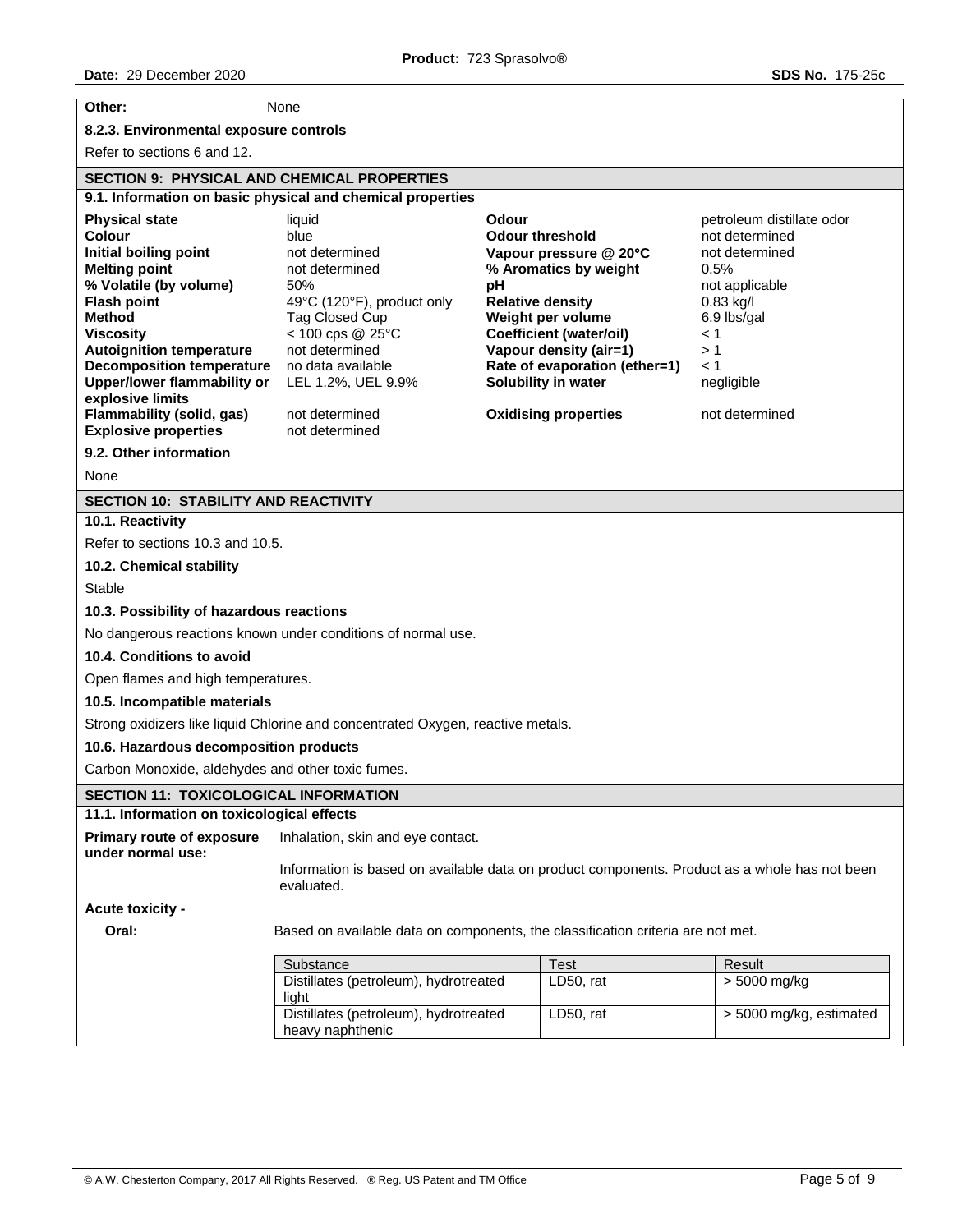| Dermal:                                      | Based on available data on components, the classification criteria are not met.                                                                                                                                                                                                                     |                                              |                                                                |  |  |  |  |
|----------------------------------------------|-----------------------------------------------------------------------------------------------------------------------------------------------------------------------------------------------------------------------------------------------------------------------------------------------------|----------------------------------------------|----------------------------------------------------------------|--|--|--|--|
|                                              | Substance                                                                                                                                                                                                                                                                                           | <b>Test</b>                                  | Result                                                         |  |  |  |  |
|                                              | Distillates (petroleum), hydrotreated<br>light                                                                                                                                                                                                                                                      | LD50, rabbit                                 | $> 2000$ mg/kg                                                 |  |  |  |  |
|                                              | Distillates (petroleum), hydrotreated<br>heavy naphthenic                                                                                                                                                                                                                                           | LD50, rabbit                                 | > 2000 mg/kg, estimated                                        |  |  |  |  |
| Inhalation:                                  | High vapor concentrations cause eye and respiratory tract irritation and dizziness, headache and<br>other central nervous system effects.                                                                                                                                                           |                                              |                                                                |  |  |  |  |
|                                              | Substance                                                                                                                                                                                                                                                                                           | Test                                         | Result                                                         |  |  |  |  |
|                                              | Distillates (petroleum), hydrotreated<br>light                                                                                                                                                                                                                                                      | LC50, rat, 4 hours                           | $> 5.28$ mg/l                                                  |  |  |  |  |
|                                              | Distillates (petroleum), hydrotreated<br>heavy naphthenic                                                                                                                                                                                                                                           | LC50, rat, 4 hours                           | > 5 mg/l, estimated                                            |  |  |  |  |
| <b>Skin corrosion/irritation:</b>            | Causes skin irritation.                                                                                                                                                                                                                                                                             |                                              |                                                                |  |  |  |  |
|                                              | Substance                                                                                                                                                                                                                                                                                           | <b>Test</b>                                  | Result                                                         |  |  |  |  |
|                                              | Distillates (petroleum), hydrotreated<br>light                                                                                                                                                                                                                                                      | Skin irritation, rabbit                      | Not irritating; Slightly<br>irritating; Moderate<br>irritation |  |  |  |  |
|                                              | Distillates (petroleum), hydrotreated<br>heavy naphthenic                                                                                                                                                                                                                                           | Skin irritation, rabbit                      | Not irritating                                                 |  |  |  |  |
| Serious eye damage/<br>irritation:           | Based on available data on components, the classification criteria are not met. Direct contact may<br>cause mild eye irritation.                                                                                                                                                                    |                                              |                                                                |  |  |  |  |
|                                              | Substance                                                                                                                                                                                                                                                                                           | Test                                         | Result                                                         |  |  |  |  |
|                                              | Distillates (petroleum), hydrotreated<br>light                                                                                                                                                                                                                                                      | Eye irritation, rabbit                       | Not irritating; Slightly<br>irritating                         |  |  |  |  |
|                                              | Distillates (petroleum), hydrotreated<br>heavy naphthenic                                                                                                                                                                                                                                           | Eye irritation, rabbit<br>(OECD 405)         | Not irritating                                                 |  |  |  |  |
| <b>Respiratory or skin</b><br>sensitisation: | Skin sensitization: Based on available data on components, the classification criteria are not met.                                                                                                                                                                                                 |                                              |                                                                |  |  |  |  |
|                                              | Substance                                                                                                                                                                                                                                                                                           | Test                                         | Result                                                         |  |  |  |  |
|                                              | Distillates (petroleum), hydrotreated<br>light                                                                                                                                                                                                                                                      | Skin sensitization, guinea<br>pig            | Not sensitizing                                                |  |  |  |  |
|                                              | Distillates (petroleum), hydrotreated<br>heavy naphthenic                                                                                                                                                                                                                                           | Skin sensitization, guinea<br>pig (OECD 406) | Not sensitizing                                                |  |  |  |  |
| Germ cell mutagenicity:                      | Based on available data on components, the classification criteria are not met.                                                                                                                                                                                                                     |                                              |                                                                |  |  |  |  |
| Carcinogenicity:                             | As per 29 CFR 1910.1200 (Hazard Communication), this product contains no carcinogens as listed<br>by the National Toxicology Program (NTP), the International Agency for Research on Cancer<br>(IARC), the Occupational Safety and Health Administration (OSHA) or Regulation (EC) No<br>1272/2008. |                                              |                                                                |  |  |  |  |
| <b>Reproductive toxicity:</b>                | Based on available data on components, the classification criteria are not met.                                                                                                                                                                                                                     |                                              |                                                                |  |  |  |  |
| <b>STOT-single exposure:</b>                 | May cause drowsiness or dizziness.                                                                                                                                                                                                                                                                  |                                              |                                                                |  |  |  |  |
| <b>STOT-repeated exposure:</b>               | Based on available data on components, the classification criteria are not met.                                                                                                                                                                                                                     |                                              |                                                                |  |  |  |  |
| <b>Aspiration hazard:</b>                    | Aspiration into the lungs may cause chemical pneumonitis or pulmonary oedema.                                                                                                                                                                                                                       |                                              |                                                                |  |  |  |  |
| <b>Other information:</b>                    | None                                                                                                                                                                                                                                                                                                |                                              |                                                                |  |  |  |  |
| <b>SECTION 12: ECOLOGICAL INFORMATION</b>    |                                                                                                                                                                                                                                                                                                     |                                              |                                                                |  |  |  |  |
|                                              | Ecotoxicological data have not been determined specifically for this product. The information given below is hased on a knowledge                                                                                                                                                                   |                                              |                                                                |  |  |  |  |

Ecotoxicological data have not been determined specifically for this product. The information given below is based on a knowledge of the components and the ecotoxicology of similar substances.

# **12.1. Toxicity**

Toxic to aquatic organisms, may cause long-term adverse effects in the aquatic environment.

# **12.2. Persistence and degradability**

Mineral oil, biodegradation: 31% (OECD 301F, 28 days). Distillates (petroleum), hydrotreated light: can degrade in air; inherently biodegradable.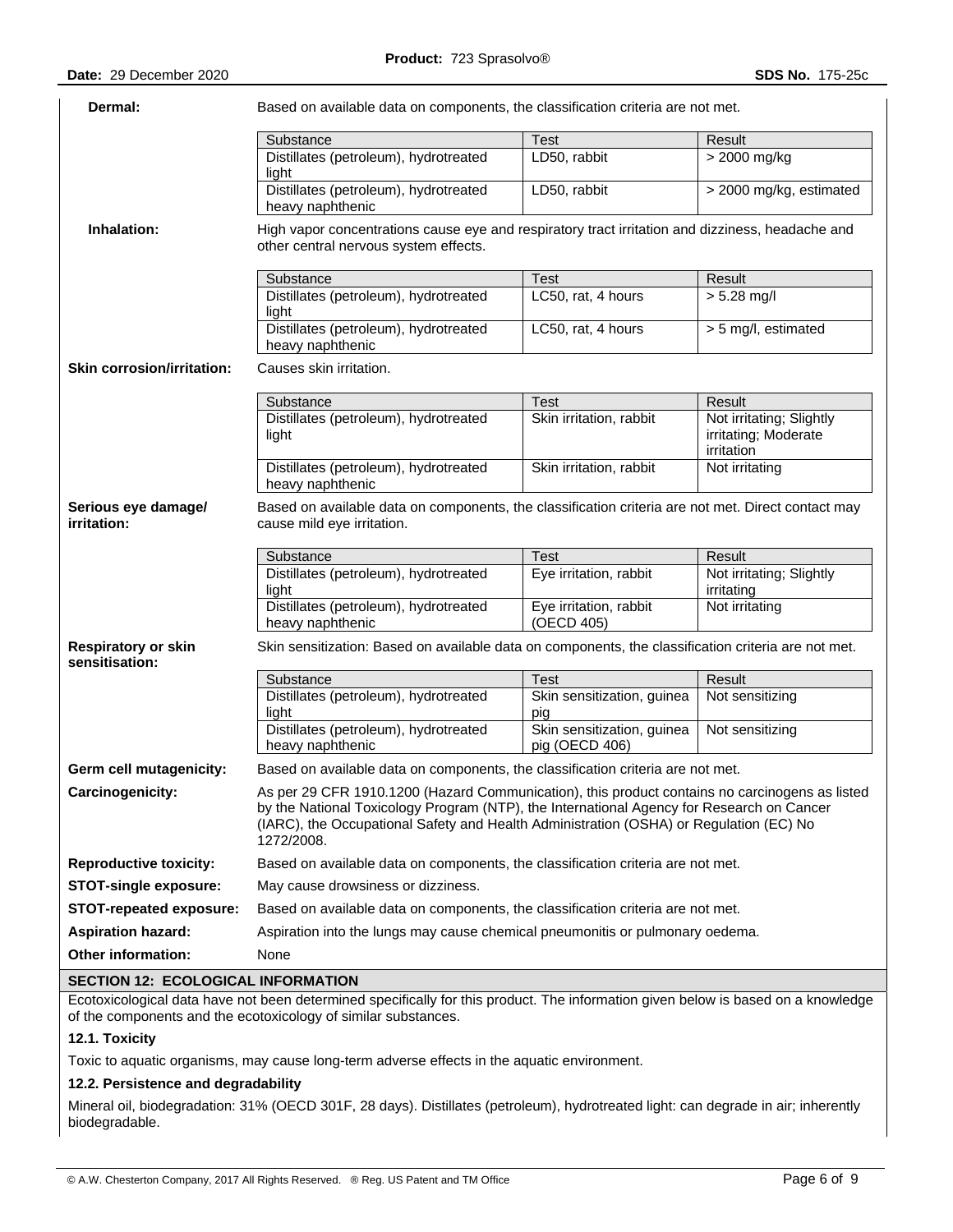## **12.3. Bioaccumulative potential**

Mineral oil: not expected to bioaccumulate. Distillates (petroleum), hydrotreated light, Octanol/water partition coefficient (log Kow): 2.1-5 (estimated).

## **12.4. Mobility in soil**

Liquid. Insoluble in water. Floats on water. In determining environmental mobility, consider the product's physical and chemical properties (see Section 9). Distillates (petroleum), hydrotreated light: will rapidly evaporate to the air if released into the environment.

#### **12.5. Results of PBT and vPvB assessment**

This mixture does not contain any substances that are assessed to be a PBT or a vPvB.

## **12.6. Other adverse effects**

None known

### **SECTION 13: DISPOSAL CONSIDERATIONS**

# **13.1. Waste treatment methods**

Incinerate absorbed material with a properly licensed facility. Incinerate pressurized containers at an approved facility. Check local, state and national/federal regulations and comply with the most stringent requirement. This product is classified as a hazardous waste according to 2008/98/EC.

| <b>SECTION 14: TRANSPORT INFORMATION</b>                                                                                                            |                                                                                                      |  |  |  |
|-----------------------------------------------------------------------------------------------------------------------------------------------------|------------------------------------------------------------------------------------------------------|--|--|--|
| 14.1. UN number                                                                                                                                     |                                                                                                      |  |  |  |
| ADR/RID/ADN/IMDG/ICAO:                                                                                                                              | UN1950                                                                                               |  |  |  |
| TDG:                                                                                                                                                | <b>UN1950</b>                                                                                        |  |  |  |
| US DOT:                                                                                                                                             | <b>UN1950</b>                                                                                        |  |  |  |
| 14.2. UN proper shipping name                                                                                                                       |                                                                                                      |  |  |  |
| ICAO:                                                                                                                                               | Aerosols, Flammable                                                                                  |  |  |  |
| IMDG:                                                                                                                                               | Aerosols                                                                                             |  |  |  |
| <b>ADR/RID/ADN:</b>                                                                                                                                 | Aerosols, flammable                                                                                  |  |  |  |
| TDG:                                                                                                                                                | Aerosols, flammable                                                                                  |  |  |  |
| US DOT:                                                                                                                                             | Aerosols, flammable                                                                                  |  |  |  |
| 14.3. Transport hazard class(es)                                                                                                                    |                                                                                                      |  |  |  |
| ADR/RID/ADN/IMDG/ICAO:                                                                                                                              | 2.1                                                                                                  |  |  |  |
| TDG:                                                                                                                                                | 2.1                                                                                                  |  |  |  |
| <b>US DOT:</b>                                                                                                                                      | 2.1                                                                                                  |  |  |  |
| 14.4. Packing group                                                                                                                                 |                                                                                                      |  |  |  |
| ADR/RID/ADN/IMDG/ICAO:                                                                                                                              | NOT APPLICABLE                                                                                       |  |  |  |
| TDG:                                                                                                                                                | NOT APPLICABLE                                                                                       |  |  |  |
| US DOT:                                                                                                                                             | <b>NOT APPLICABLE</b>                                                                                |  |  |  |
| 14.5. Environmental hazards                                                                                                                         |                                                                                                      |  |  |  |
| NO ENVIRONMENTAL HAZARDS                                                                                                                            |                                                                                                      |  |  |  |
| 14.6. Special precautions for user                                                                                                                  |                                                                                                      |  |  |  |
| NO SPECIAL PRECAUTIONS FOR USER                                                                                                                     |                                                                                                      |  |  |  |
|                                                                                                                                                     | 14.7. Transport in bulk according to Annex II of MARPOL73/78 and the IBC Code                        |  |  |  |
| NOT APPLICABLE                                                                                                                                      |                                                                                                      |  |  |  |
| 14.8. Other information                                                                                                                             |                                                                                                      |  |  |  |
| US DOT: Shipped as Limited Quantity in packaging having a rated capacity gross weight of 66 lb. or less (49 CFR 173.306(a),(3),(i)). ERG<br>NO. 126 |                                                                                                      |  |  |  |
| <b>IMDG:</b> EmS. F-D, S-U, Shipped as Limited Quantity                                                                                             |                                                                                                      |  |  |  |
| ADR: Classification code 5F, Tunnel restriction code (E), Shipped as Limited Quantity                                                               |                                                                                                      |  |  |  |
| <b>SECTION 15: REGULATORY INFORMATION</b>                                                                                                           |                                                                                                      |  |  |  |
|                                                                                                                                                     | 15.1. Safety, health and environmental regulations/legislation specific for the substance or mixture |  |  |  |
| 15.1.1. EU regulations                                                                                                                              |                                                                                                      |  |  |  |
| <b>Authorisations under Title VII:</b>                                                                                                              | Not applicable                                                                                       |  |  |  |
| <b>Restrictions under Title VIII:</b><br>None                                                                                                       |                                                                                                      |  |  |  |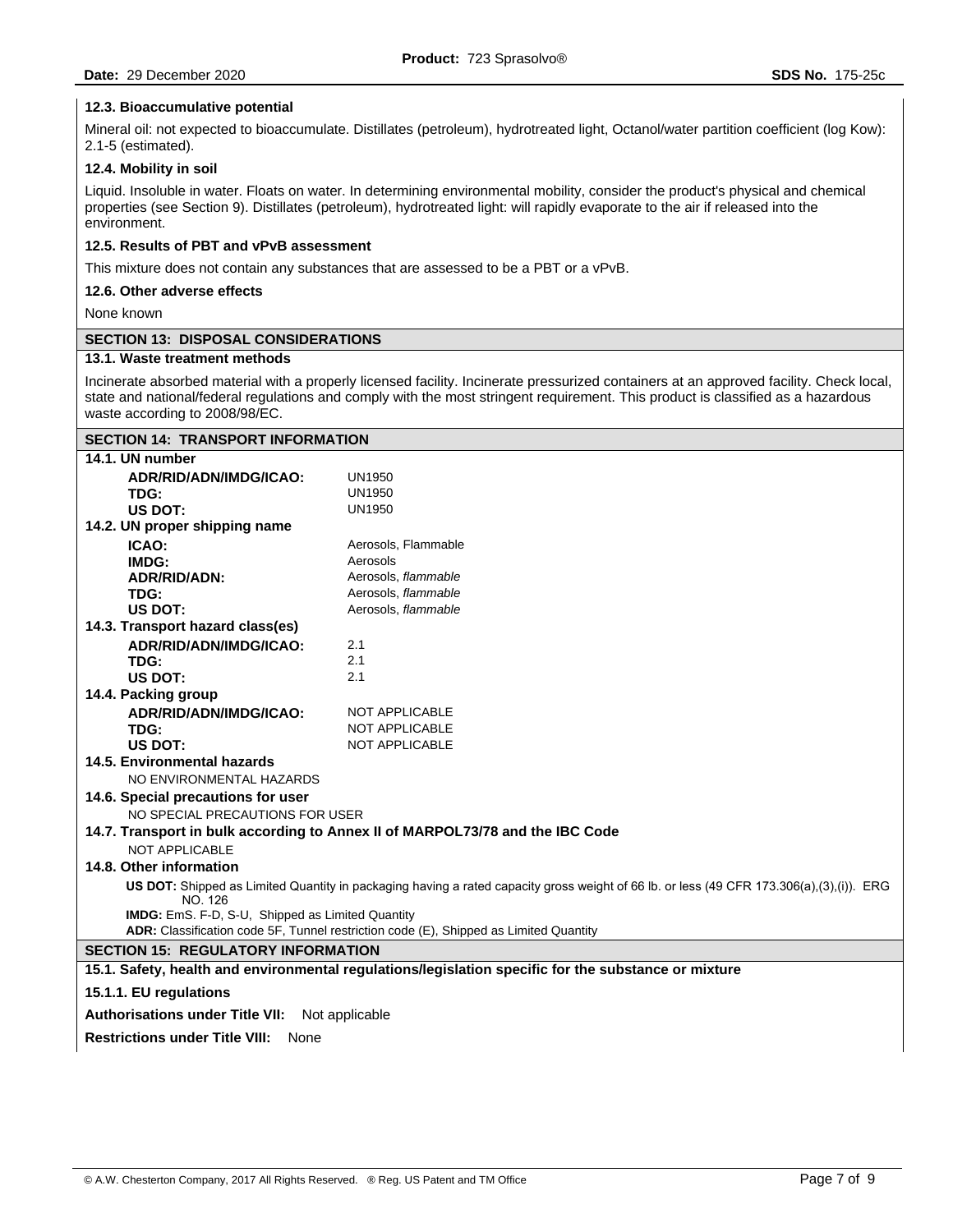| <b>Other EU regulations:</b>                                                                             | Directive 75/324/EEC on the approximation of the laws of the Member States relating to aerosol<br>dispensers. Directive 2012/18/EU on the control of major-accident hazards involving dangerous<br>substances (Petroleum products, qualifying quantities: 2 500 t, 25 000 t).                                                                                                                                                                                                                                                                                                                                                                                                                                                                                                                                                                                                                                                                                                                                                                                                                                                                                                                                                                                                                                                                                                                                                                                                                                                                                                                                                                                                                                                                  |  |  |  |  |  |
|----------------------------------------------------------------------------------------------------------|------------------------------------------------------------------------------------------------------------------------------------------------------------------------------------------------------------------------------------------------------------------------------------------------------------------------------------------------------------------------------------------------------------------------------------------------------------------------------------------------------------------------------------------------------------------------------------------------------------------------------------------------------------------------------------------------------------------------------------------------------------------------------------------------------------------------------------------------------------------------------------------------------------------------------------------------------------------------------------------------------------------------------------------------------------------------------------------------------------------------------------------------------------------------------------------------------------------------------------------------------------------------------------------------------------------------------------------------------------------------------------------------------------------------------------------------------------------------------------------------------------------------------------------------------------------------------------------------------------------------------------------------------------------------------------------------------------------------------------------------|--|--|--|--|--|
| 15.1.2. National regulations                                                                             |                                                                                                                                                                                                                                                                                                                                                                                                                                                                                                                                                                                                                                                                                                                                                                                                                                                                                                                                                                                                                                                                                                                                                                                                                                                                                                                                                                                                                                                                                                                                                                                                                                                                                                                                                |  |  |  |  |  |
| <b>US EPA SARA TITLE III</b>                                                                             |                                                                                                                                                                                                                                                                                                                                                                                                                                                                                                                                                                                                                                                                                                                                                                                                                                                                                                                                                                                                                                                                                                                                                                                                                                                                                                                                                                                                                                                                                                                                                                                                                                                                                                                                                |  |  |  |  |  |
| <b>312 Hazards:</b>                                                                                      | 313 Chemicals:                                                                                                                                                                                                                                                                                                                                                                                                                                                                                                                                                                                                                                                                                                                                                                                                                                                                                                                                                                                                                                                                                                                                                                                                                                                                                                                                                                                                                                                                                                                                                                                                                                                                                                                                 |  |  |  |  |  |
| Fire                                                                                                     | None                                                                                                                                                                                                                                                                                                                                                                                                                                                                                                                                                                                                                                                                                                                                                                                                                                                                                                                                                                                                                                                                                                                                                                                                                                                                                                                                                                                                                                                                                                                                                                                                                                                                                                                                           |  |  |  |  |  |
| Immediate                                                                                                |                                                                                                                                                                                                                                                                                                                                                                                                                                                                                                                                                                                                                                                                                                                                                                                                                                                                                                                                                                                                                                                                                                                                                                                                                                                                                                                                                                                                                                                                                                                                                                                                                                                                                                                                                |  |  |  |  |  |
| <b>Pressure Release</b><br>TSCA: All chemical components are listed in the TSCA inventory.               |                                                                                                                                                                                                                                                                                                                                                                                                                                                                                                                                                                                                                                                                                                                                                                                                                                                                                                                                                                                                                                                                                                                                                                                                                                                                                                                                                                                                                                                                                                                                                                                                                                                                                                                                                |  |  |  |  |  |
| Other national regulations: National implementations of the EC Directives referred to in section 15.1.1. |                                                                                                                                                                                                                                                                                                                                                                                                                                                                                                                                                                                                                                                                                                                                                                                                                                                                                                                                                                                                                                                                                                                                                                                                                                                                                                                                                                                                                                                                                                                                                                                                                                                                                                                                                |  |  |  |  |  |
| 15.2. Chemical safety assessment                                                                         |                                                                                                                                                                                                                                                                                                                                                                                                                                                                                                                                                                                                                                                                                                                                                                                                                                                                                                                                                                                                                                                                                                                                                                                                                                                                                                                                                                                                                                                                                                                                                                                                                                                                                                                                                |  |  |  |  |  |
|                                                                                                          | No Chemical Safety Assessment has been carried out for this substance/mixture by the supplier.                                                                                                                                                                                                                                                                                                                                                                                                                                                                                                                                                                                                                                                                                                                                                                                                                                                                                                                                                                                                                                                                                                                                                                                                                                                                                                                                                                                                                                                                                                                                                                                                                                                 |  |  |  |  |  |
| <b>SECTION 16: OTHER INFORMATION</b>                                                                     |                                                                                                                                                                                                                                                                                                                                                                                                                                                                                                                                                                                                                                                                                                                                                                                                                                                                                                                                                                                                                                                                                                                                                                                                                                                                                                                                                                                                                                                                                                                                                                                                                                                                                                                                                |  |  |  |  |  |
| <b>Abbreviations</b><br>and acronyms:                                                                    | ADN: European Agreement concerning the International Carriage of Dangerous Goods by Inland Waterways<br>ADR: European Agreement concerning the International Carriage of Dangerous Goods by Road<br>ATE: Acute Toxicity Estimate<br><b>BCF: Bioconcentration Factor</b><br>cATpE: Converted Acute Toxicity point Estimate<br>CLP: Classification Labelling Packaging Regulation (1272/2008/EC)<br>ES: Exposure Standard<br>GHS: Globally Harmonized System<br>ICAO: International Civil Aviation Organization<br>IMDG: International Maritime Dangerous Goods<br>LC50: Lethal Concentration to 50 % of a test population<br>LD50: Lethal Dose to 50% of a test population<br>LOEL: Lowest Observed Effect Level<br>N/A: Not Applicable<br>NA: Not Available<br>NOEC: No Observed Effect Concentration<br>NOEL: No Observed Effect Level<br>OECD: Organization for Economic Co-operation and Development<br>PBT: Persistent, Bioaccumulative and Toxic substance<br>(Q)SAR: Quantitative Structure-Activity Relationship<br>REACH: Registration, Evaluation, Authorisation and Restriction of Chemicals Regulation (1907/2006/EC)<br>REL: Recommended Exposure Limit<br>RID: Regulations concerning the International Carriage of Dangerous Goods by Rail<br>SDS: Safety Data Sheet<br>STEL: Short Term Exposure Limit<br>STOT RE: Specific Target Organ Toxicity, Repeated Exposure<br>STOT SE: Specific Target Organ Toxicity, Single Exposure<br>TDG: Transportation of Dangerous Goods (Canada)<br>TWA: Time Weighted Average<br>US DOT: United States Department of Transportation<br>vPvB: very Persistent and very Bioaccumulative substance<br>WEL: Workplace Exposure Limit<br>WHMIS: Workplace Hazardous Materials Information System |  |  |  |  |  |
| Key literature references<br>and sources for data:                                                       | Other abbreviations and acronyms can be looked up at www.wikipedia.org.<br>Commission des normes, de l'équité, de la santé et de la sécurité du travail (CNESST)<br>Chemical Classification and Information Database (CCID)<br>European Chemicals Agency (ECHA) - Information on Chemicals<br>Hazardous Substances Information System (HSIS)<br>National Institute of Technology and Evaluation (NITE)<br>Swedish Chemicals Agency (KEMI)<br>U.S. National Library of Medicine Toxicology Data Network (TOXNET)                                                                                                                                                                                                                                                                                                                                                                                                                                                                                                                                                                                                                                                                                                                                                                                                                                                                                                                                                                                                                                                                                                                                                                                                                                |  |  |  |  |  |